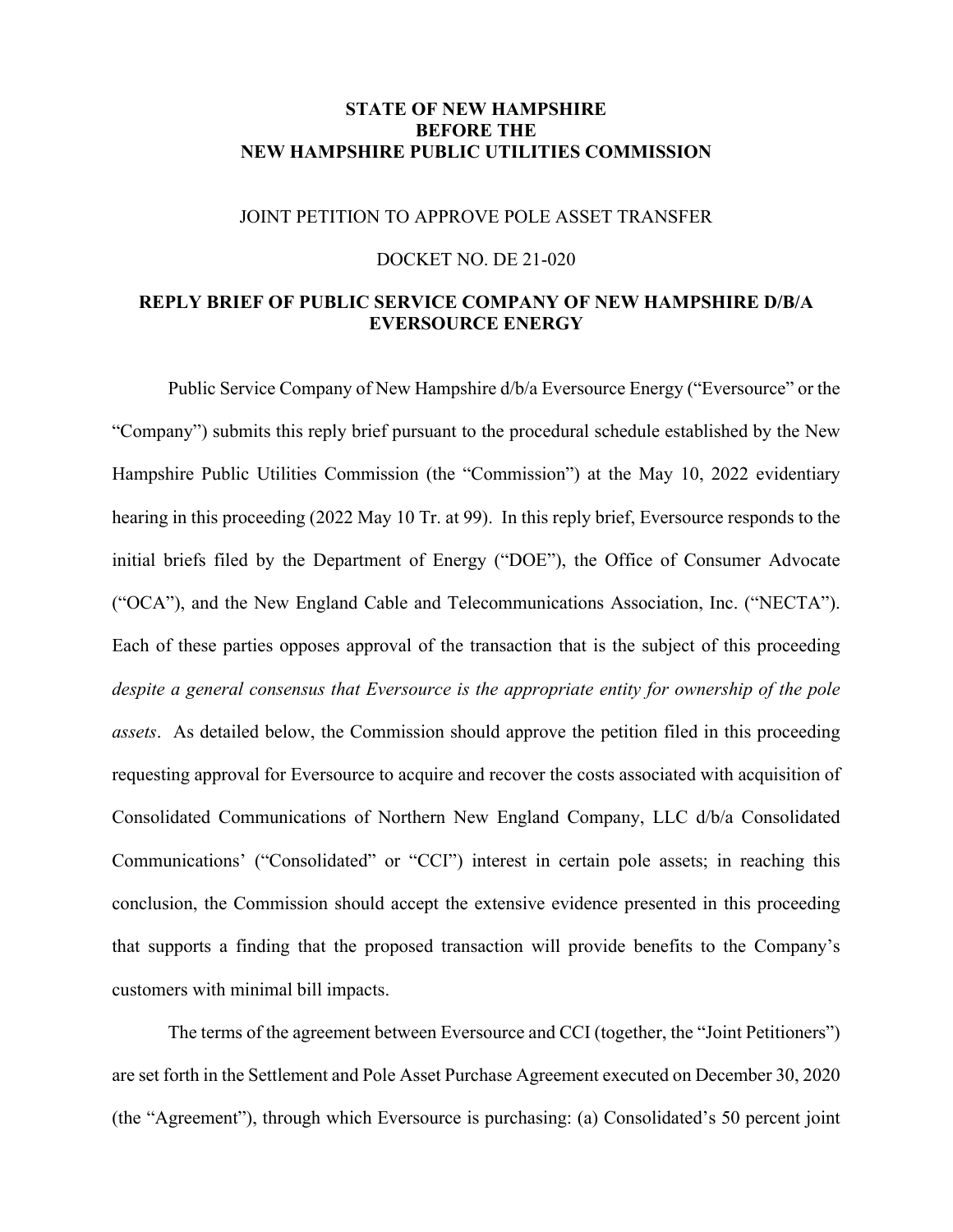ownership interest in and to the approximately 343,098 utility poles jointly owned with Eversource; and (b) Consolidated's 100 percent ownership interest in and to the approximately 3,844 utility poles that Consolidated solely owns in Eversource's service territory to which Eversource attached its electric facilities (together, the "Transferred Poles") (the "Transaction"). This proceeding has focused almost exclusively on two terms included in the Agreement: (a) the net purchase price; and (b) the vegetation management settlement between the Joint Petitioners. The record in this proceeding supports a determination that both terms are reasonable and part of an Agreement that provides benefits to Eversource customers.

## **I. Discussion**

The Company responds to each of the arguments raised by the intervenors in detail below. It is important for the Commission to review these arguments within the framework of the applicable standard of review that authorizes the Commission to approve the Transaction based on a determination that Eversource's acquisition of the Transferred Poles is in the public interest. RSA 374:30. As set forth in the Joint Petitioners' Initial Brief, the question of public good is not answered by looking only at the immediate interests of the public served by the companies involved in a transfer of property, but rather a question of what is reasonable taking all interests into consideration (Joint Petitioners' In. Br. at 7, citing Grafton County Electric Light & Power Co. v. State, 77 N.H. 539, 94 A. 193, 195 (1915)). For acquisition cases, the Commission applies a "no net harm" test, rather than a "net benefits" test (id. citing Consumers New Hampshire Water Company, 82 N.H. P.U.C. 814, \*4 (1997)).

The arguments presented by the parties that are responded to below are attempts to distract the Commission from the relevant issues in this proceeding and the applicable standard of review. Section IV(A) of the Joint Petitioners' Initial Brief detailed the reliability benefits expected to accrue to Eversource customers from this Transaction through (1) Eversource's rigorous, proactive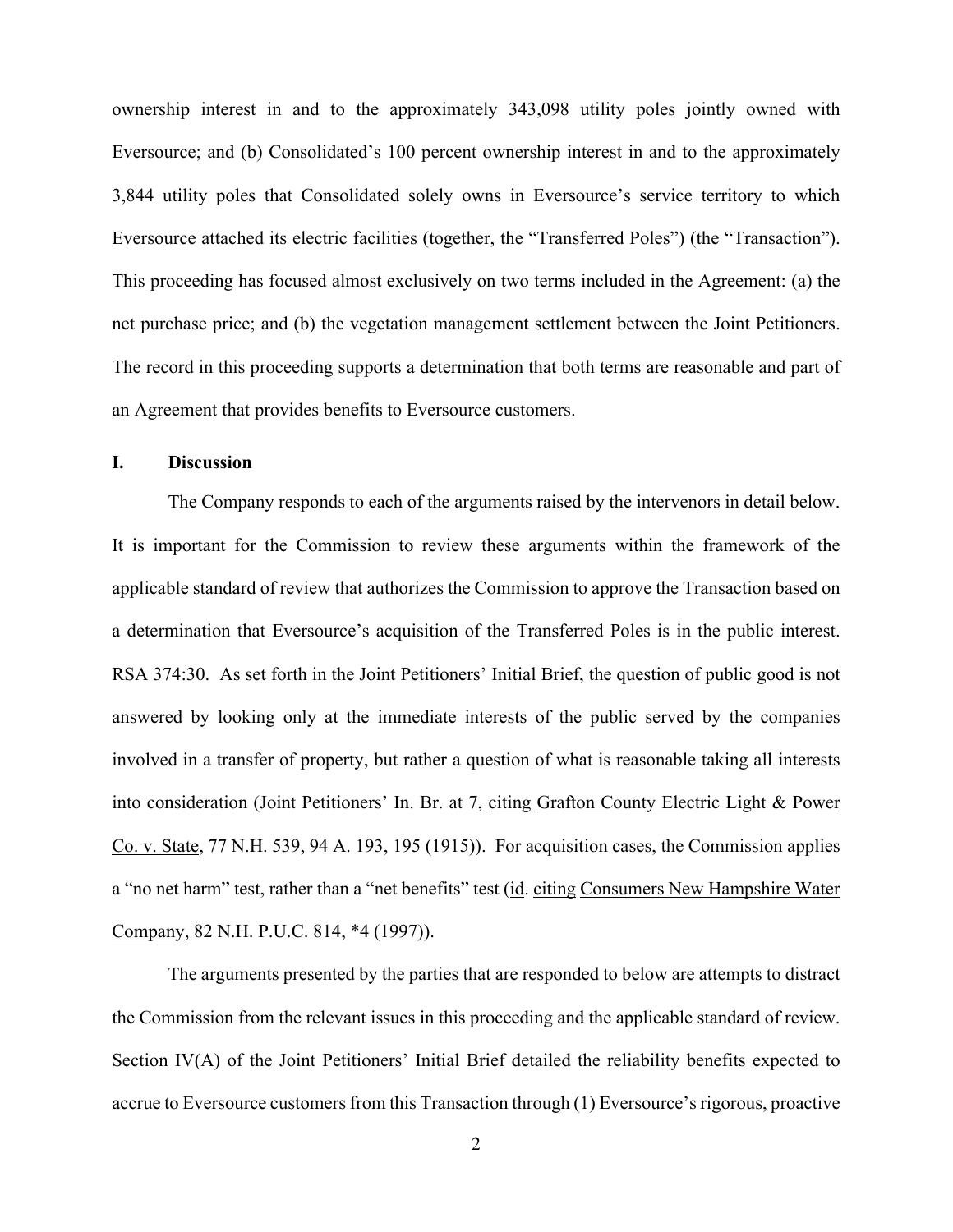pole inspection program; (2) mitigation of delays during restoration events; (3) the ability to expedite setting poles for new customers; and (4) elimination of pole set charges to customers not requesting Consolidated's services (see, e.g., Joint Petitioners' In. Brief at 8-9 citing 2022 Mar. 15 Tr. at 28-30 and Exhs. 1, at Bates 000008 and Exh. 12, at Bates 000091). When compared to the minimal bill impacts associated with the Transaction, it is clear that these benefits support a finding that the Transaction is in the public interest and results in no net harm (see  $Exh$ . 5, at Bates  $000015^1$  $000015^1$  $000015^1$ ).

#### A. Response to the Department of Energy

Despite agreeing at hearings that "[t]here may be significant benefits to [electric utility] ownership, in terms of operation, maintenance, and perhaps enhanced reliability" (2022 May 10 Tr. at 106), the Department of Energy concludes in its initial brief that the proposed transaction should not be approved based on two incorrect conclusions: (1) the purchase price is not "correct or even reasonable;" and (2) Eversource customers will be asked "to pay a substantial amount of expenses that Consolidated was obligated to pay" (DOE In. Br. at 4, 5). Neither of these arguments is persuasive when the extensive record in this proceeding is taken under consideration.

As an initial matter, the purchase price for the proposed transaction has been the central issue of this proceeding and the Joint Petitioners have produced unambiguous evidence that supports a determination that the net purchase price is "correct" and more than reasonable (Joint Petitioners In. Br. at 12, citing Exh. 10, at Bates 000013-14 and Exh. 12, at Bates 000070).

<span id="page-2-0"></span><sup>1</sup> Under the original cost recovery proposal, an average residential customer using 600 kilowatt hours per month would experience a \$1.02 or 0.88 percent bill monthly bill increase in the first full year following Eversource's ownership of the Transferred Poles (Exh. 5, at Bates 000015). By the third year of Eversource's ownership, the monthly bill increase would be \$1.22 per month or a 1.04 percent increase from current rates (id.). These bill impacts have been further reduced through the revised cost recovery proposal submitted as Exhibit 70. For example, a comparison of Exhibit 8 and Exhibit 70 shows that total incremental revenue requirement in Year 1 following the Transaction decreases under the revised cost recovery proposal from \$9.4 million to \$3.8 million (see Exhs. 8 and 70, at Bates 000003).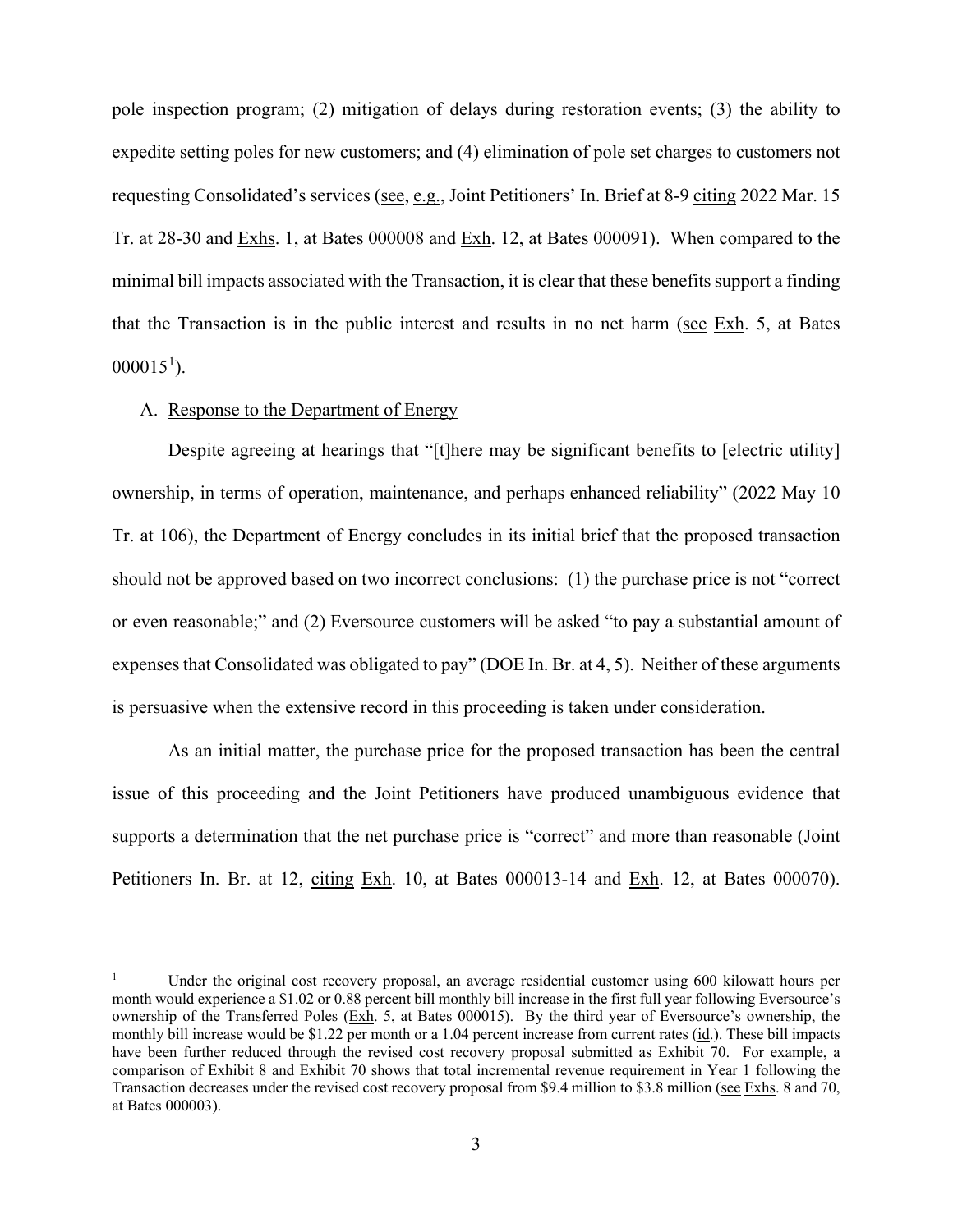Specifically, the net purchase price is based on a gross purchase price that is less than half of the net book value for the same jointly owned poles as recorded on Eversource's financial statements at the time the Agreement was executed (id., citing Exh. 10, at Bates 000013 and Exh. 12, at Bates 000070). The gross purchase price was further reduced to account for poles that failed during inspection to reflect that fact that Eversource will have to incur costs to replace those poles postclosing (id. citing Exh. 10, at Bates 000015).

Nevertheless, DOE argues that "[t]he Joint Petitioners conceded at hearing that the proposed pole asset purchase price was a negotiated amount that did not reflect either utility's net book value" (DOE In. Br. at 3, citing 2022 Mar. 15 Tr. at 58). This statement is misleading. It is true that the purchase price is a negotiated amount (2022 Mar. 15 Tr. at 58; Exh. 10, at Bates 000013). The majority of the transferred poles are jointly owned by Eversource and Consolidated; it is therefore reasonable and appropriate to rely on the net book value recorded on the Company's books for these assets as an indicator of reasonableness. In fact, the net purchase price is less than half of the net book value of transferred poles as recorded on the financial records of Eversource (Exh. 10, at Bates 000014). DOE's Initial Brief ignores this evidence and *no party* to this proceeding has been able to point to any reason for why the net book value for fifty percent of the Transferred Poles should be substantially different simply because the Company is acquiring the poles from Consolidated.

Instead, it appears that the parties to this proceeding are trying to impose their own business judgment into the Agreement by pointing to Consolidated's accounting practices as evidence that Eversource should have negotiated a different purchase price (see, e.g., NECTA In. Br. at 13; OCA In. Br. at 8). In support of these arguments, the parties to this proceeding have relied on data that CCI was compelled to create (but does not itself rely on) and that reflects an accelerated depreciation rate used to minimize accounting losses (see OCA In. Br. at 5-6; see also Joint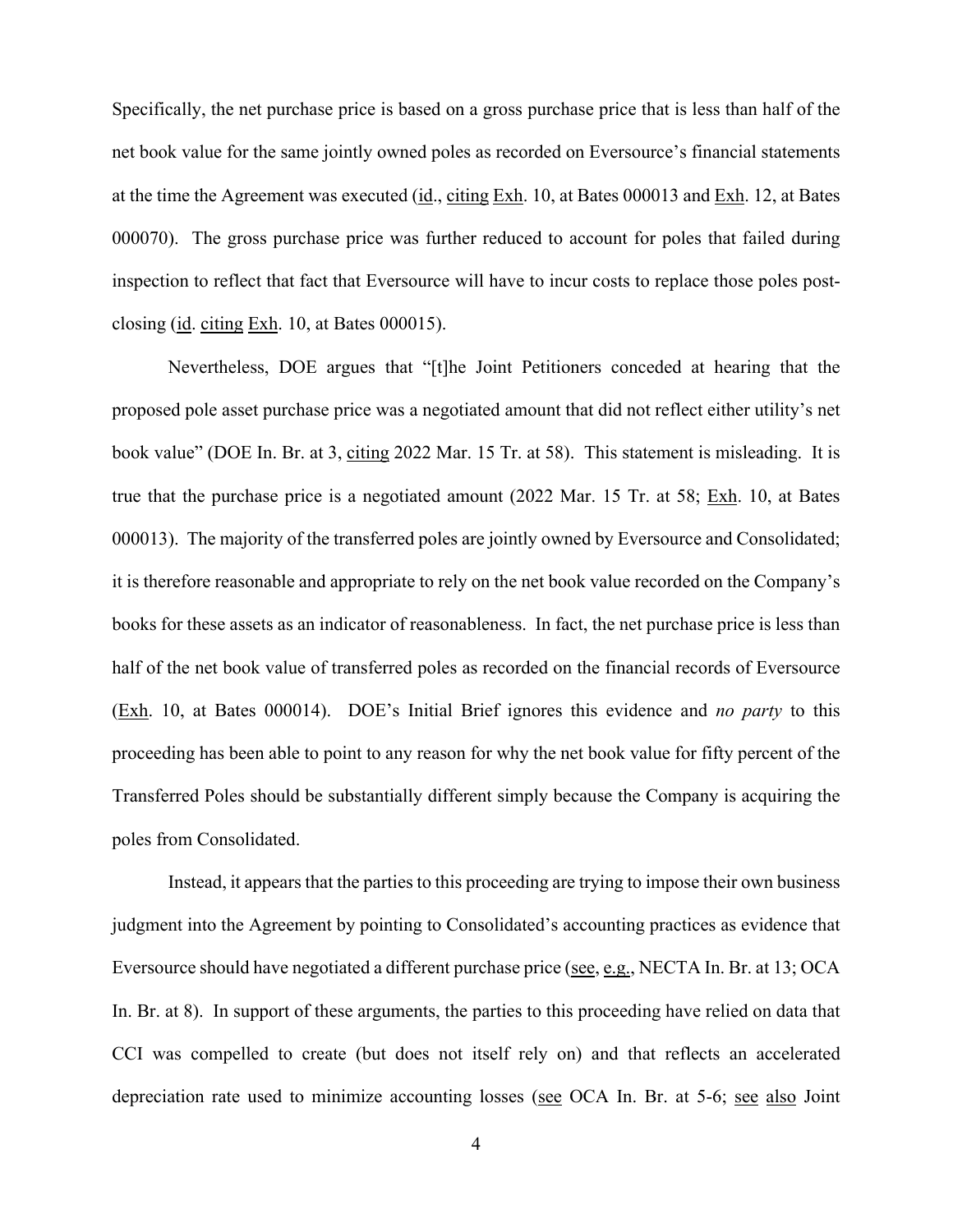Petitioners In. Br. at 14, fn. 10, citing Exh. 12, at Bates 000069 (stating that Consolidated has used an accelerated depreciation rate to minimize accounting losses at the time of the sale)). The focus on this data that reflects an aggressive depreciation rate for the Transferred Poles has led the parties, including DOE, to conclude that the net purchase price is not reasonable.

This conclusion has been reached because the parties are not asking the correct question. The correct question regarding the purchase price is whether the purchase price is reasonable in light of the *value* that the Transferred Poles will provide to Eversource customers because it is Eversource customers who will pay for these assets. If the Transaction is approved, Eversource will record a value for the Transferred Poles on its books equal to the amount that Eversource pays for the assets. As the joint owner of the majority of the Transferred Poles, Eversource is well situated to determine this value and there is nothing in the record to suggest that the value assigned to the Transferred Poles through the extensive negotiation that took place leading up to the Transaction. For these reasons, the Commission should find that the purchase price is reasonable.

DOE's second argument is that the vegetation management settlement reached between Eversource and Consolidated will inappropriately shift costs that should have been paid by Consolidated to Eversource ratepayers (DOE In. Br. at 4-5). This argument again ignores the evidence in the record. The Joint Petitioners engaged in the negotiations that led to the Agreement to resolve ongoing disputes including disputes regarding vegetation management costs (Joint Petitioners' In. Br. at 19 citing Exh. 16, at Bates 000048). These disputes regarding responsibility for vegetation management costs result, in part, from the emerging differences between the electric distribution and telecommunication industries. Notably, the DOE's Initial Brief questions the prudence of the vegetation management settlement without referencing the Company's thorough explanation set forth in Exhibit 69.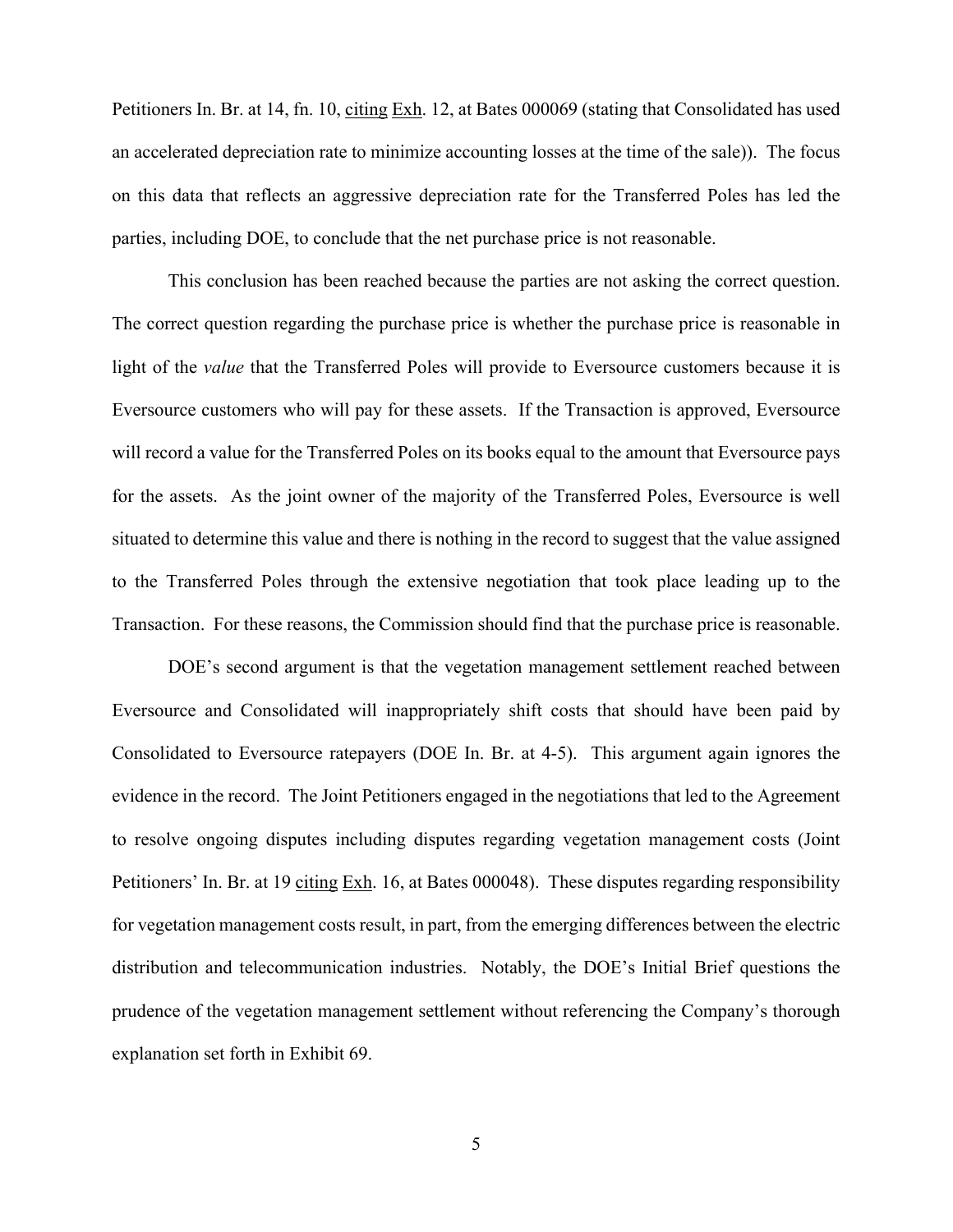In Exhibit 69, Eversource explained that the telecommunications industry has changed since joint ownership agreements ("JOAs") between electric utilities and telecommunications companies were put in place  $(Exh. 69)$ . The Company has explained that when JOAs were first drafted and entered into, telecommunications companies (telephone companies), were fully regulated and non-competitive (id.). Accordingly, at that time, electric utilities and telephone companies were equally reliant on the same "hardware" to serve their customers (id.). This is no longer true. The telecommunications industry is now deregulated and fully competitive (id.). The Telecommunications technology has also advanced significantly from the historical "hardware" model and, as a result, bearing the cost of maintaining the pole infrastructure is an unsustainable model in a competitive marketplace for telecommunications companies (id.). Because CCI and other communications providers rely on technology that is not dependent on utility poles, except as a means of attachment, telecommunications providers strenuously assert that they receive no material benefit from the proactive vegetation management activities undertaken by Eversource to protect service to electric customers (id.).

This change in circumstances is critical to understanding the context for the settlement discussions between the Joint Petitioners and resulting agreement regarding vegetation management costs. The parties to this proceeding have suggested that the only appropriate recourse for the Company was to follow the dispute resolution provisions in the operating agreement between the Joint Petitioners including formal litigation, if necessary (see OCA In. Br. at  $12<sup>2</sup>$  $12<sup>2</sup>$  $12<sup>2</sup>$ ). This suggestion is inappropriate for several reasons that have been presented in the record.

<span id="page-5-0"></span><sup>2</sup> OCA, in particular, has been vocal regarding its position that Eversource should have instituted a formal litigation proceeding in response to disputes with CCI regarding vegetation management costs (see, e.g., 2022 Mar. 15 Tr. at 81; see also OCA In. Br. at 12). OCA has pointed to the New Hampshire Electric Cooperative ("NHEC") as an example of an entity that has pursued litigation arguing that when an entity such as NHEC has no shareholders to enrich, these disputes end differently (id.). And, in support of this contention OCA has pointed to Exhibit 26 which is an order issued in the NHEC lawsuit against CCI. OCA's reliance on Exhibit 26 is overstated; Exhibit 26 is an order denying summary judgment to Consolidated but is not a final resolution of that lawsuit ( $Exh$ . 26). If anything, this Exhibit is proof that the settlement could avoid litigation of each JOA term in favor of a global resolution (see id.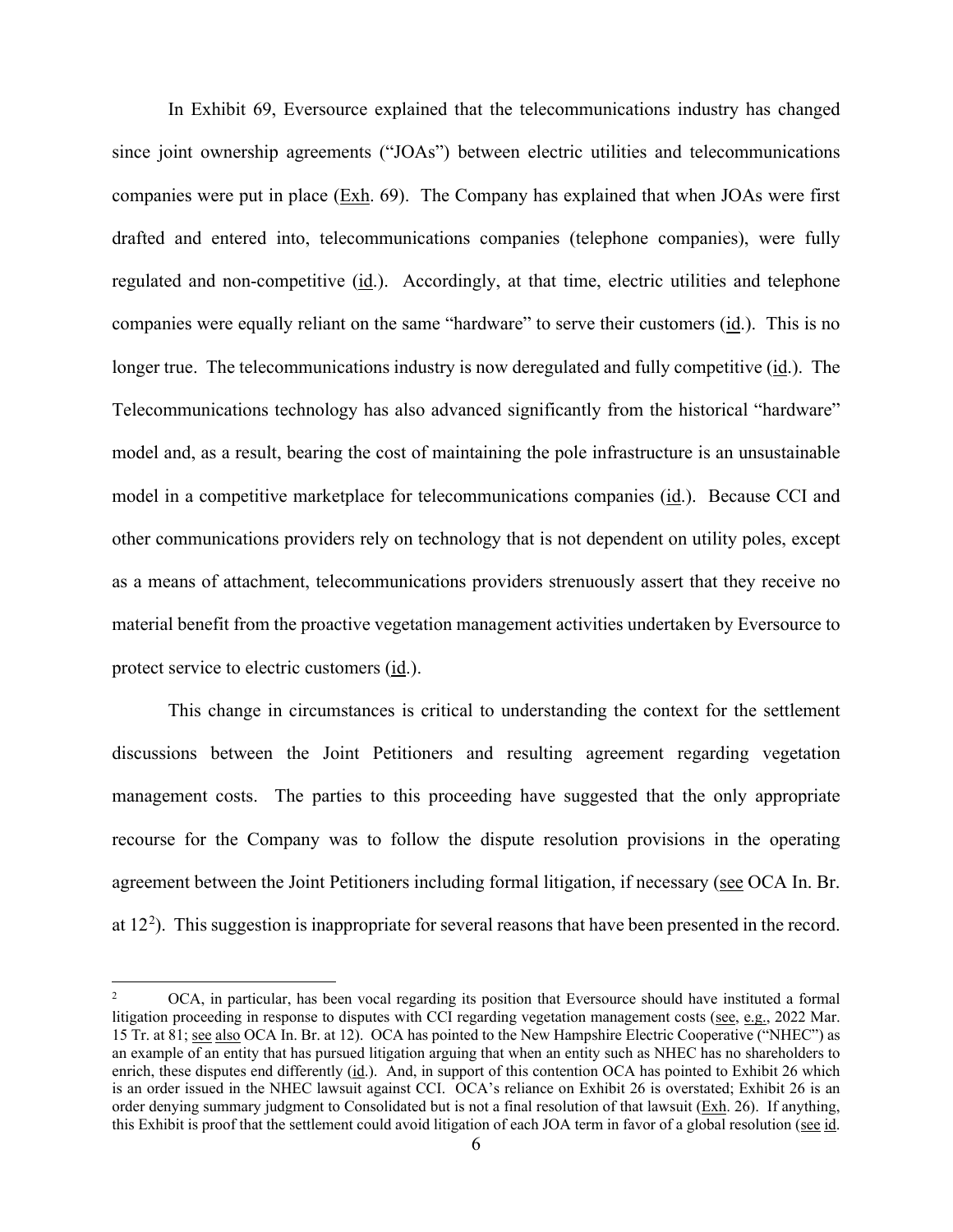First, litigation presents its own risks to the Company and its ratepayers without any guarantee that Eversource will recover an amount greater than the settlement (see Exh. 12, at Bates 000001). Second, these criticisms ignore the Company's business decision to reach an agreement with CCI that would provide the Company and its customers with more control and certainty going forward (see id.). The alternative to approving the proposed transaction would be for the Joint Petitioners to continue on a similar path including the potential for ongoing vegetation management disputes. No party to this proceeding has presented any evidence that would support a determination by the Commission that such an option is in the best interest of customers or would result in lower costs to customers.

#### B. Response to the Office of Consumer Advocate

The OCA's initial brief makes similar arguments to those presented in the initial brief of DOE regarding the purchase price and vegetation management settlement that are responded to above. In addition to simply arguing that the purchase price is excessive, OCA also argues that because Consolidated has fully depreciated the Transferred Poles the Commission must reach the conclusion that the Transferred Poles were already paid for by customers (OCA In. Br. at 6-7). This argument is flawed for two reasons. One, the depreciation rate applied by Consolidated is not tied to the useful life of the Transferred Poles, nor is it the result of a PUC approved depreciation study, as is the case for rate regulated utilities, and therefore is not reflective of the value paid by customers (see  $Exh$ . 10, at Bates 0000020). Second, even assuming that this conclusion was accurate it would apply only to CCI customers and not Eversource customers. Eversource customers have not paid for the Transferred Poles through Eversource rates, since,

at 5 (e.g., the parties required a Court determination for the contract termination date as an initial matter before a larger resolution could be reached)). Further, NHEC is not a party to this proceeding and therefore, NHEC's reasons for pursuing litigation in lieu of settlement is mere speculation by the parties.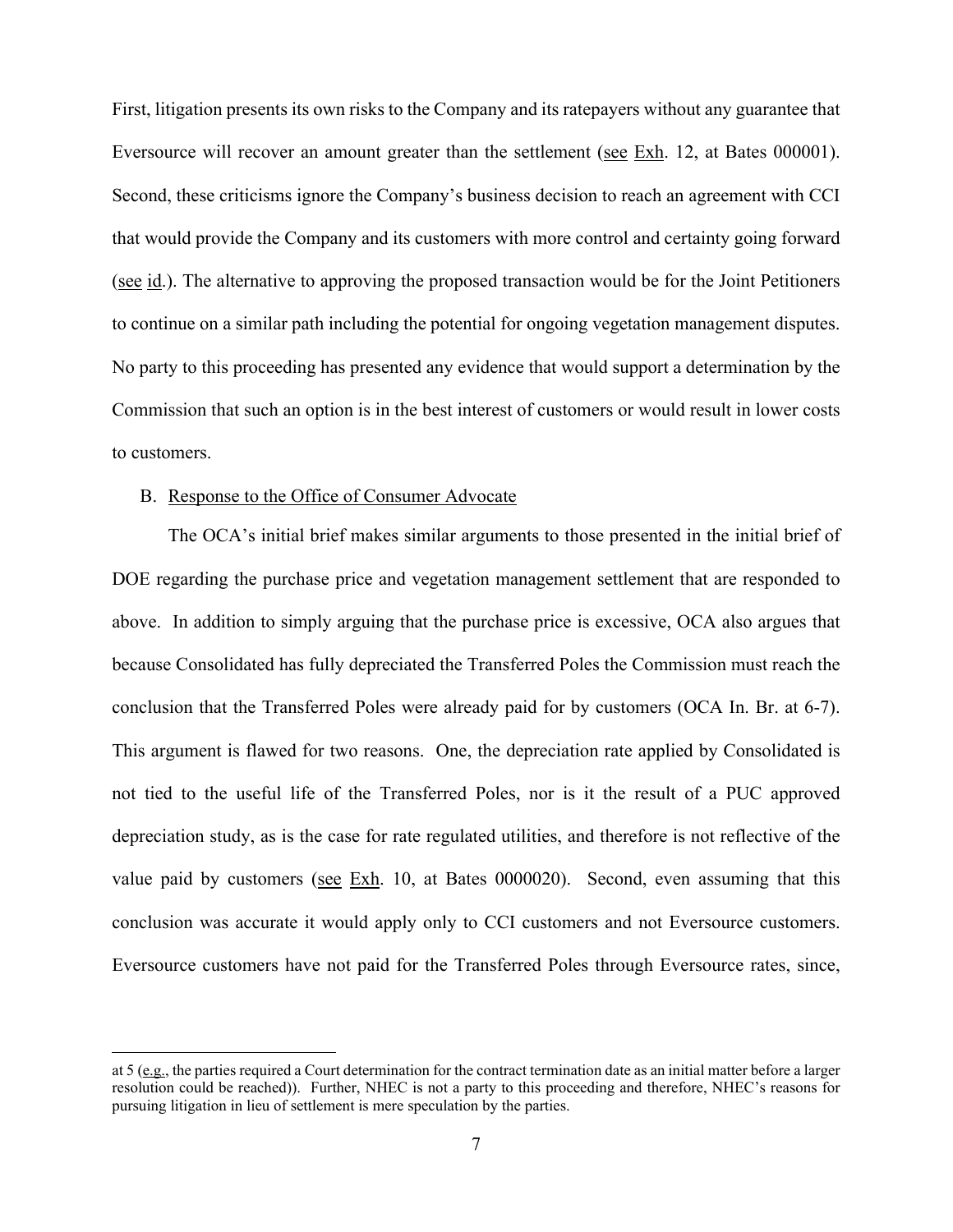prior to execution of the transaction, there would not be any value associated with CCI's assets on Eversource's books. The Company and its customers should pay an amount for the poles that reflects the value of the poles which are in service today and will continue to be in service to customers after the closing of the transaction. This is appropriate under regulatory depreciation principles and also because customers will receive the benefit of these poles over the course of their useful life (see, e.g., 2022 Mar. 15 Tr. at 265).

OCA's final argument is to recommend that the Commission support institution of an eminent domain proceeding by Eversource as a means to determine the fair market value for the Transferred Poles (OCA In. Br. at 16). While OCA alleges that an eminent domain proceeding is the "obvious answer" to the Joint Petitioners' request, this conclusion is actually at odds with the OCA's position in its initial brief (OCA In. Br. at 15). In order to agree that an eminent domain proceeding is warranted the Commission would need to reach the conclusion that the proposed transaction is "**necessary**, in order to meet the reasonable requirements of service to the public…" RSA 371:1 (emphasis added).

It is peculiar that the OCA would argue that the solution to this proceeding is to institute a proceeding that requires a finding of necessity when OCA will not even concede that there are benefits associated with the proposed transaction (OCA In. Br. at 13). OCA argues that Eversource is supporting the transaction based on "trust me" reliability benefits that are not supported by the record (OCA In. Br. at 13). OCA's allegations that these benefits are not supported is apparently due to the Company's admitted difficulty in quantifying these benefits (id.). However, contrary to this assertion, the benefits associated with this Transaction are real, even if difficult to quantify. And, it seems reasonable to conclude that if OCA believes that these benefits are such that it has become "necessary" for Eversource to take CCI's interest in the Transferred Poles as is required to support an eminent domain proceeding, then it follows that the operational, maintenance and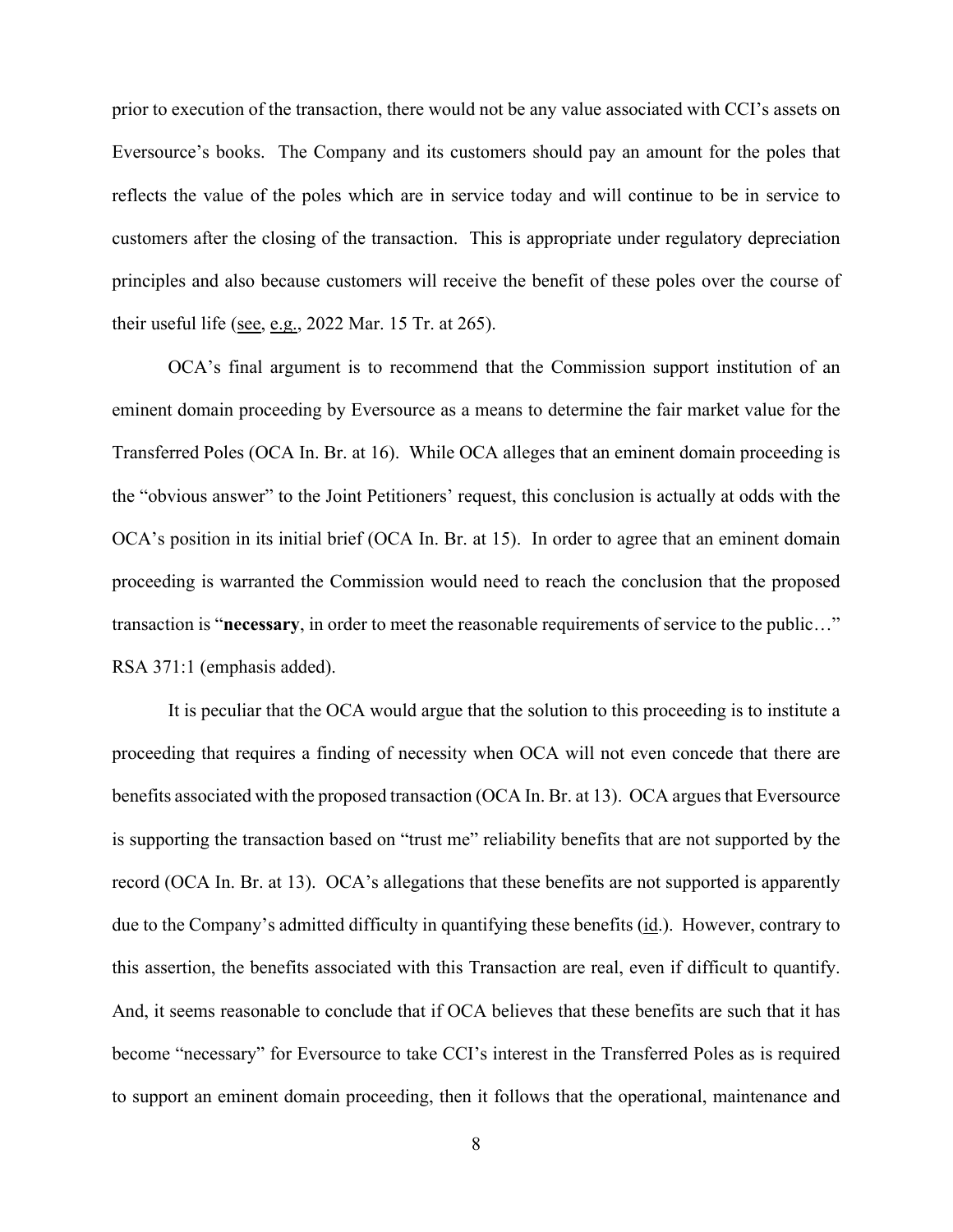reliability benefits advanced by Eversource meet the no net harm threshold. It would not be reasonable to conclude otherwise.

#### C. Response to the New England Cable and Telecommunications Association, Inc.

NECTA's initial brief argues that the proposed transaction must not be approved unless certain conditions are imposed by the Commission to avoid alleged harm to NECTA's members. NECTA summarizes a subset of recommendations on pages 10-11 of its initial brief that were previously set forth in Exhibit 28 and that Eversource specifically responded to in its rebuttal testimony  $(Exh. 10)$ . The Company has agreed to many of these recommendations as set forth in its rebuttal testimony; certain requests by NECTA (e.g., recommendation 2) have been agreed to by the Company in principle but are subject to proposed modification in order to ensure that the Company can accommodate NECTA's objective (Exh. 10, at Bates 0008-000012). Eversource's agreement to satisfy these recommendations consistent with its rebuttal testimony remains unchanged should the Transaction be approved.

The second category of recommendations set forth by NECTA focuses on third-party pole attachment rates following closing of the Transaction. First, NECTA alleges that the Company seeks recovery of an acquisition premium associated with the Transaction that should not be included in the calculation of pole attachment rates (NECTA In. Br. at 12). As explained in the Joint Petitioners' Initial Brief there is no acquisition premium associated with the Transaction (Joint Petitioners' In. Br. at 15). The Agreement is a purchase agreement for an asset; the net book value of an asset that will be recorded on the Company's books is intended to reflect the value of the asset (id. citing 2022 Mar. 15 Tr. at 54). As discussed above in response to the initial brief of DOE, the net purchase price reflects a reasonable valuation for the poles for these purposes.

The Company has also explained that this Transaction cannot be compared to a transaction where one utility acquires another utility (e.g., Aquarion Water Company's recent acquisition of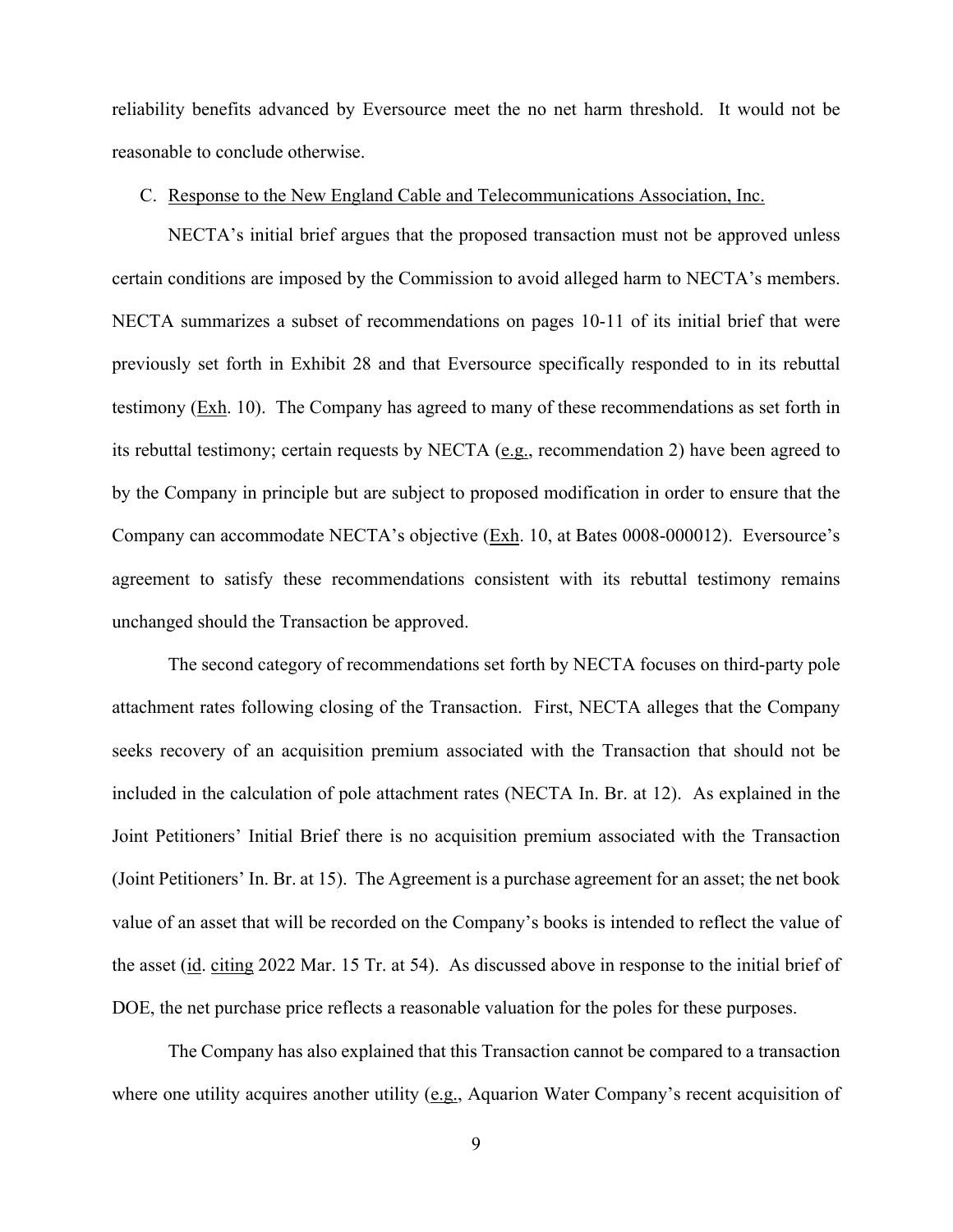Abenaki Water Company that NECTA cites to as an example of a transaction where the acquiring entity did not seek recovery of an acquisition premium) (Joint Petitioners' In. Br. at 15-16; see also Exh. 10, at Bates 000020-21). When an entire *business* is acquired (as was the case with the acquisition of Abenaki Water Company), good will associated with the transaction may be reflected in the total purchase price through an acquisition premium (Joint Petitioners' In. Br. at 15, citing 2022 May 10 Tr. at 53). No such good will accompanies the acquisition of a single asset, or set of assets, as is the case in this Transaction. Eversource is not acquiring any part of Consolidated's business or associated "good will." Eversource is agreeing to pay CCI an appropriate value for an asset based on the age and condition of the asset (Exh. 10, at Bates 000020). As a result, NECTA's attempts to compare this transaction to a utility acquisition transaction are not compelling and should be rejected by the Commission. $3$ 

NECTA's initial brief concludes by attempting to use this proceeding as substitute for a pole attachment rate dispute proceeding. NECTA attempts to expand the scope of this proceeding by alleging that the pole attachment rates currently charged by Eversource and CCI should be reduced and recommending that adjustments to these rates should be a condition of the Transaction's approval (NECTA In. Br. at 16-23). This is an inappropriate expansion of the scope of this proceeding that should not be entertained by the Commission. The issues of the value of the assets being acquired under consideration in this proceeding and attacher rates must be separated.

Neither Eversource nor Consolidated has requested a change in their third-party pole attachment rates in this proceeding. Instead, Eversource has committed to maintaining the current billing framework applicable to the Transferred Poles until such time that the transaction is

<span id="page-9-0"></span><sup>3</sup> NECTA also ignores Aquarion Water Company's agreement to forgo recovery of any acquisition premium as part of a global settlement agreement reached regarding its acquisition of Abenaki Water Company.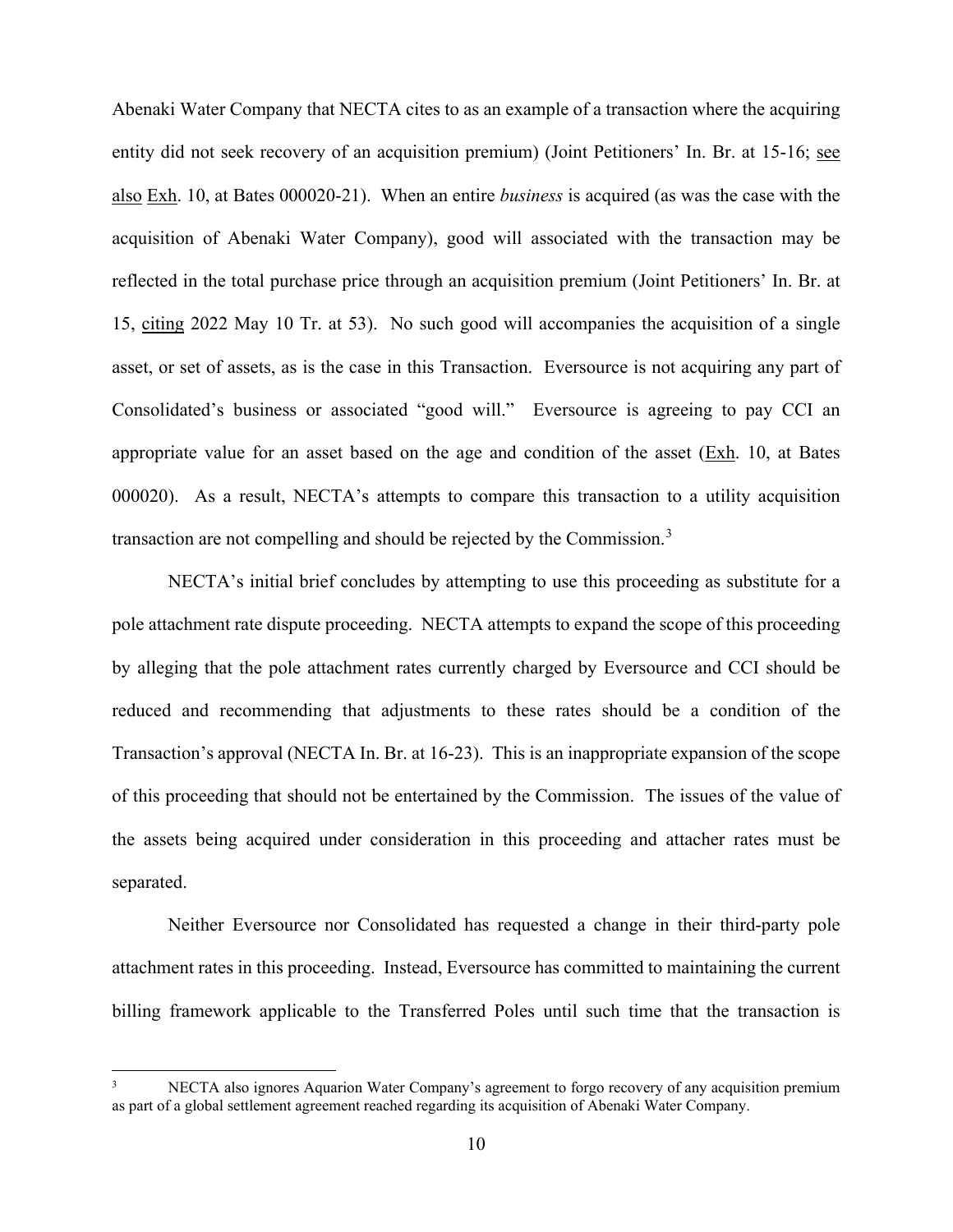reflected in Eversource's FERC Form 1, which would be used to calculate Eversource's pole attachment rate (see  $Exh$ . 10, at Bates 000023). This allows for certainty to third-party pole attachers following closing of the Transaction and will provide an opportunity for a separate hearing where the Commission can investigate pole attachment rates (id.). Attacher rates are determined through a separate, regulated process.

A separate proceeding to determine whether any adjustment to the pole attachment rates is appropriate is necessary because any decrease in the pole attachment rates charged to NECTA members would result in a cost shift to Eversource's other customers (Exh. 11, at Bates 000022). Because adjustments to the pole attachment rates are beyond the scope of this proceeding there is insufficient evidence before the Commission to conclude that an increase in the rates of Eversource's distribution customers is warranted and reasonable. As a result, the Commission should reject NECTA's efforts to expand the scope of this proceeding to reduce its own pole attachment rates. As explained by NECTA in its own Initial Brief, there is a process outlined in the agreements between Consolidated and NECTA's members, and there are also applicable Commission rules that allow for a challenge to these rates (NECTA In. Br. at 16 citing Exhs. 51 and 63, Puc 1304.03 and 1304.5). NECTA has not followed the very procedures to which it cites and therefore no changes to Eversource's or Consolidated's existing pole attachment rates are appropriate in this proceeding.<sup>[4](#page-10-0)</sup>

Finally, NECTA takes issue with the negotiated pole attachment rates that will be charged to Consolidated by Eversource during the first two years following closing of the Transaction alleging that because these pole attachment rates differ from the rates charged to other third-party

<span id="page-10-0"></span><sup>4</sup> NECTA notes that it has initiated the process and will file a petition with the Commission for resolution of the dispute if it cannot resolve same with CCI (NECTA In. Br. at 29-21, citing Exh. 64). There is no reason to bring this separate process into the instant proceeding.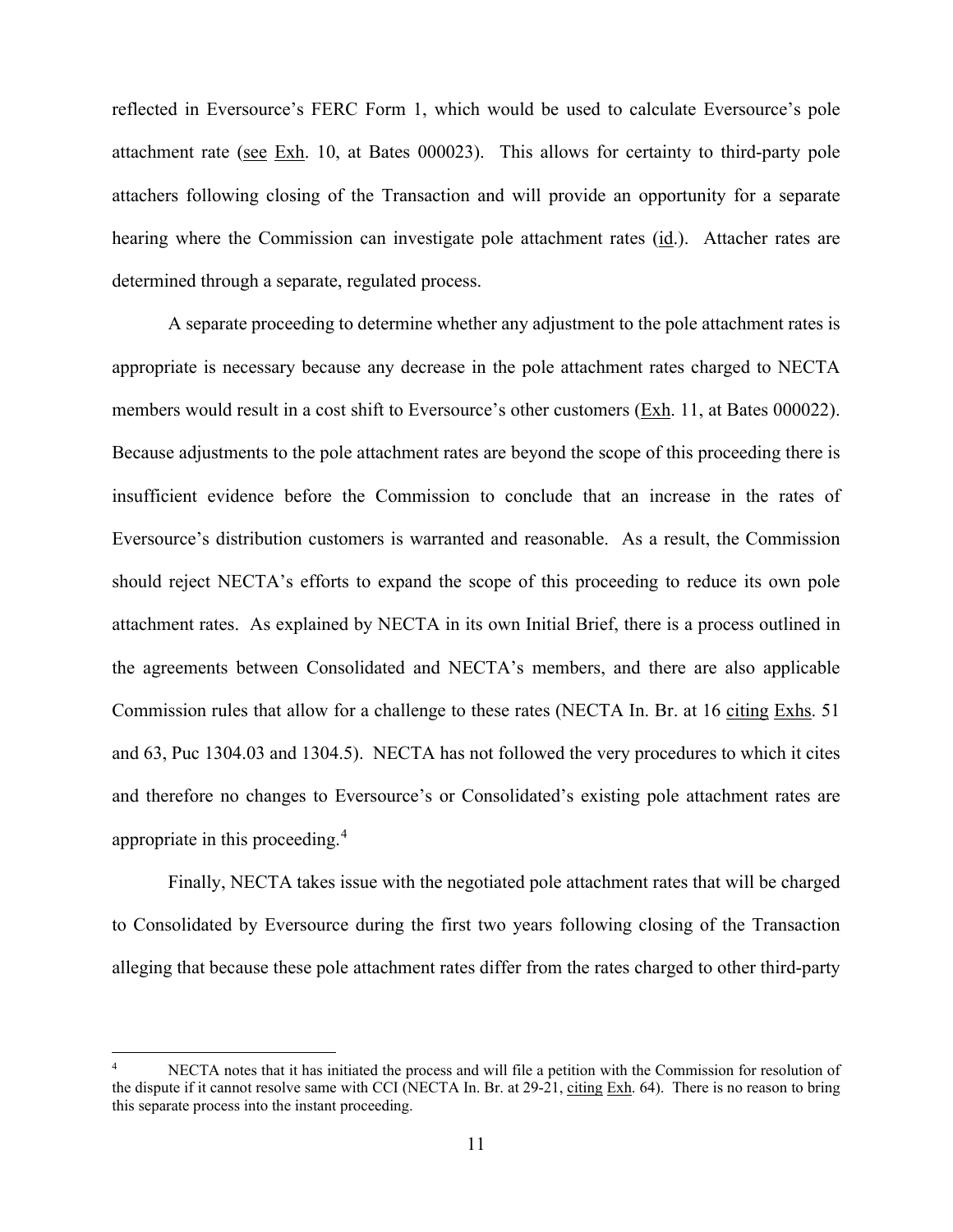attachers, they must be discriminatory (NECTA In. Br. at 17). It is true that the rates will differ but it is not true that the rates are discriminatory; the rates that will be charged to CCI reflect that Consolidated is differently situated from other third-party attachers. CCI is the current joint owner of the Transferred Poles and as a joint owner, Consolidated has incurred costs related to the Transferred Poles that are not incurred by third-party attachers (Exh. 12, at Bates 000081). For this reason, it is not unreasonable or discriminatory to apply a different attachment rate for an interim period following the closing the Transaction. There were also practical reasons for entering into a flat fee arrangement as part of the Agreement. Specifically, the Joint Petitioners determined a flat pole attachment fee for the two years following the closing the Transaction based on an inability to charge a per attachment rate pending completion of an attachment survey (see Exh. 12, at Bates 000080; see also Exh. 10, at Bates 000024 and 2022 Mar. 15 Tr. at 122). By negotiating a flat fee based on an estimated number of attachments, the Joint Petitioners were able fully resolve all issues between them to facilitate the Agreement (id.). This approach was reasonable and appropriate, particularly as part of a larger settlement negotiated between the Joint Petitioners.

#### **II. Conclusion**

On balance, the record evidence in this docket demonstrates that the Agreement is in the public interest because, under the no net harm standard, there are real benefits to Eversource's customers and minimal bill impacts. Overall, the record evidence also demonstrates that the net purchase price set forth in the Agreement is appropriate and should be approved as the net book value recordable on Eversource Energy's books. Eversource therefore reiterates its request for the Commission to approve the Joint Petition and allow Eversource to become the sole owner of the Transferred Poles. Finally, Eversource Energy requests that its cost recovery proposal, as revised in Exhibit 70 should be approved to allow cost recovery of the incremental operations and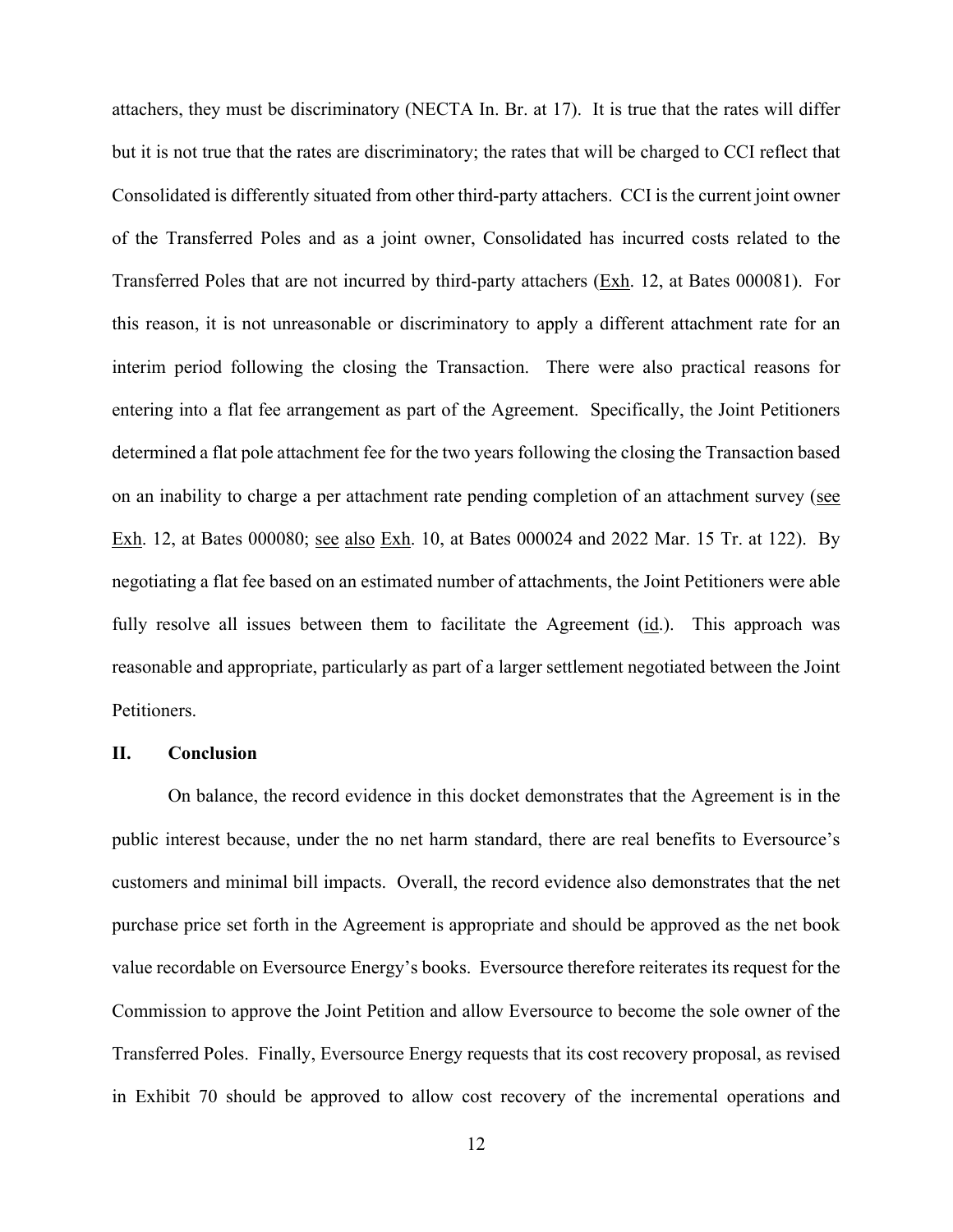maintenance expense associated with the Transferred Poles until the Company's next rate proceeding.

> **Respectfully submitted as of June 17, 2022, by Public Service Company of New Hampshire d/b/a Eversource Energy**

By its attorney,

fession Buns Katter

 Jessica Buno Ralston Keegan Werlin LLP 99 High Street, Suite 2900 Boston, Massachusetts 02110 (617) 951-1400 [jralston@keeganwerlin.com](mailto:jralston@keeganwerlin.com)

 $\overline{\phantom{a}}$